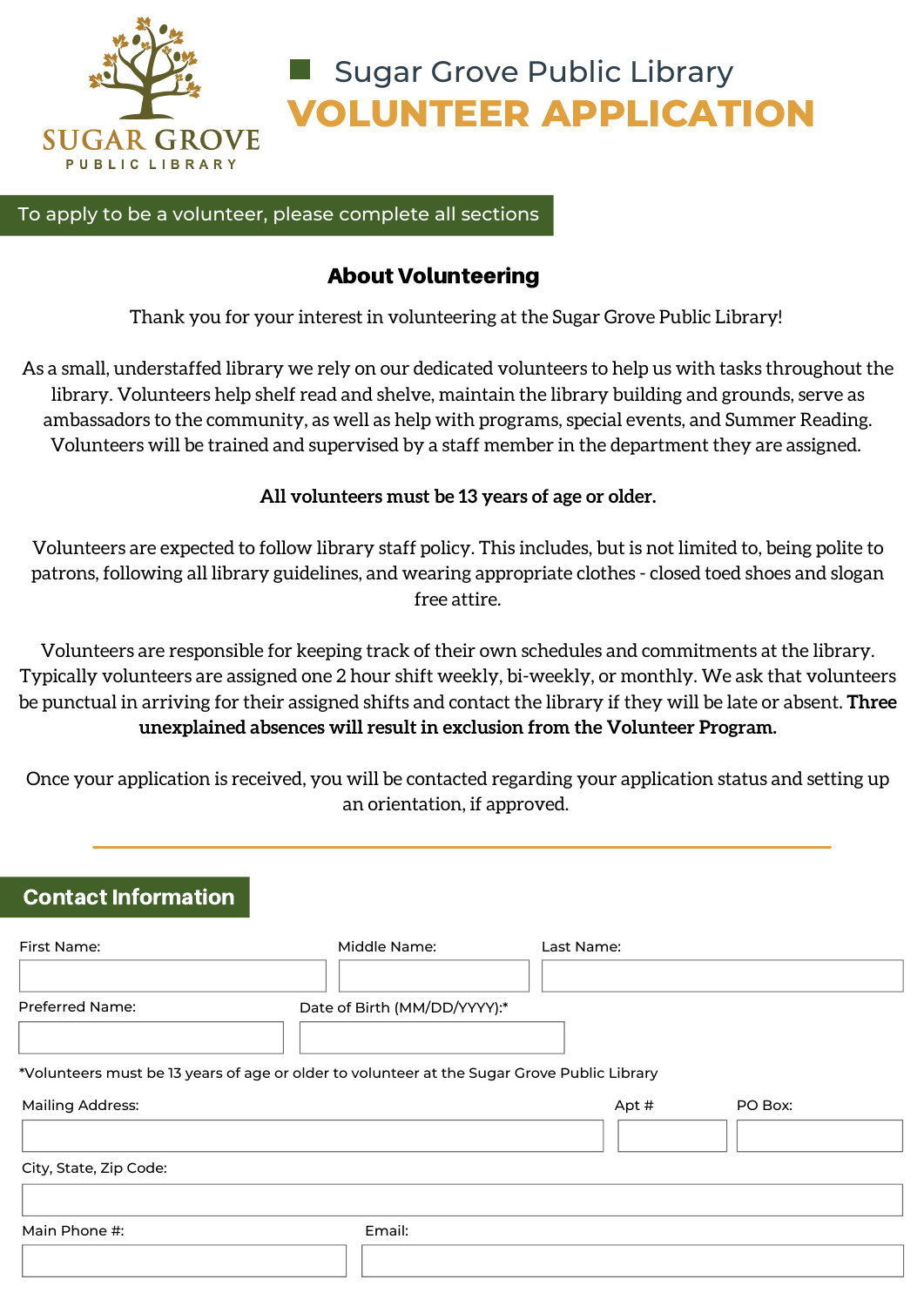# Areas of Interest

Please select what areas or programs you are interested in helping with:

| Library Ambassadors                                   | VolunTEENS (for patrons age 13 - 18 only)   |
|-------------------------------------------------------|---------------------------------------------|
| Shelf Reading and Shelving                            | <b>Building Maintenance and Landscaping</b> |
| Programs                                              | Summer Reading (runs from June - August)    |
| Special Events (as needed)                            | Projects (as needed)                        |
| <b>Community Service Hours</b>                        |                                             |
| Are you volunteering to earn Community Service Hours? | Yes $\left(\bullet\right)$ No               |
| Court-mandated $\odot$<br>If YES, are the hours:      | School requirement                          |
| How many hours are needed?*                           |                                             |
| What date do the hours need to be completed by?       |                                             |

\*Volunteer shifts are typically 2 hours weekly, bi-weekly, or monthly. Please be aware that the library will likely not be able to accommodate a large number of hours in a short time frame.

# Availability

| How frequently are you interested in volunteering?                                                                                                          | $\bigodot$ Weekly $\ \ \bigodot$ Bi-weekly | Monthly |
|-------------------------------------------------------------------------------------------------------------------------------------------------------------|--------------------------------------------|---------|
| Please indicate which days and times you are available to volunteer:                                                                                        |                                            |         |
| <b>Monday</b><br>    12 pm - 2 pm     2 pm - 4 pm     4 pm - 6 pm<br>10 am - 12 pm                                                                          |                                            |         |
| <b>Tuesday</b>                                                                                                                                              |                                            |         |
| 12 pm - 2 pm     2 pm - 4 pm     4 pm - 6 pm<br>10 am - 12 pm<br>Wednesday                                                                                  |                                            |         |
| 10 am - 12 pm $\begin{vmatrix} 12 \text{ pm} - 2 \text{ pm} \end{vmatrix}$ 2 pm - 4 pm $\begin{vmatrix} 4 \text{ pm} \end{vmatrix}$ 6 pm                    |                                            |         |
| <b>Thursday</b><br>10 am - 12 pm $\begin{vmatrix} 12 \text{ pm} - 2 \text{ pm} \end{vmatrix}$ 2 pm - 4 pm $\begin{vmatrix} 4 \text{ pm} \end{vmatrix}$ 6 pm |                                            |         |
| <b>Saturday</b>                                                                                                                                             |                                            |         |
| 10 am - 12 pm $\vert$ 12 pm - 2 pm $\vert$ 2 pm - 4 pm                                                                                                      |                                            |         |
| <b>Sunday</b>                                                                                                                                               |                                            |         |
| $2 \text{ pm} - 4 \text{ pm}$   $3 \text{ pm} - 5 \text{ pm}$                                                                                               |                                            |         |
| Please fill in your top two preferred shift times from the above selection:                                                                                 |                                            |         |

Preference 1:  $\vert$  Preference 2: